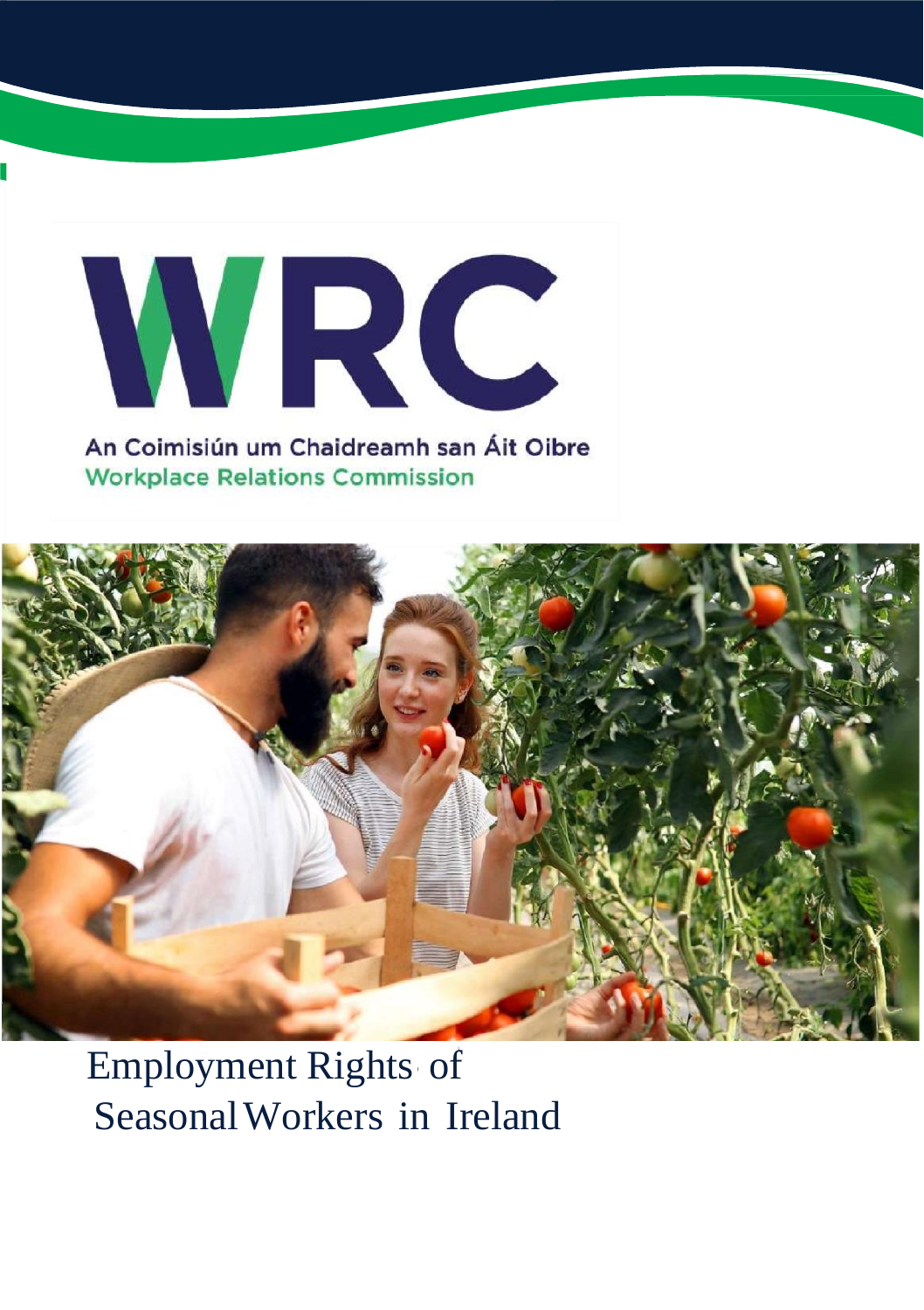## What is a Seasonal worker?

A seasonal worker is a person who, for a limited period, works for a seasonal operation which is frequently found in the horticultural or agricultural sector. Other sectors, such as tourism and construction are also included.

Employees placed by an agency to carry out seasonal work are also in this category.

Workers on seasonal work patterns have full access to the employment law provisions and to the terms and conditions of employment that employees are guaranteed under the law in Ireland.

What rights do seasonal workers have?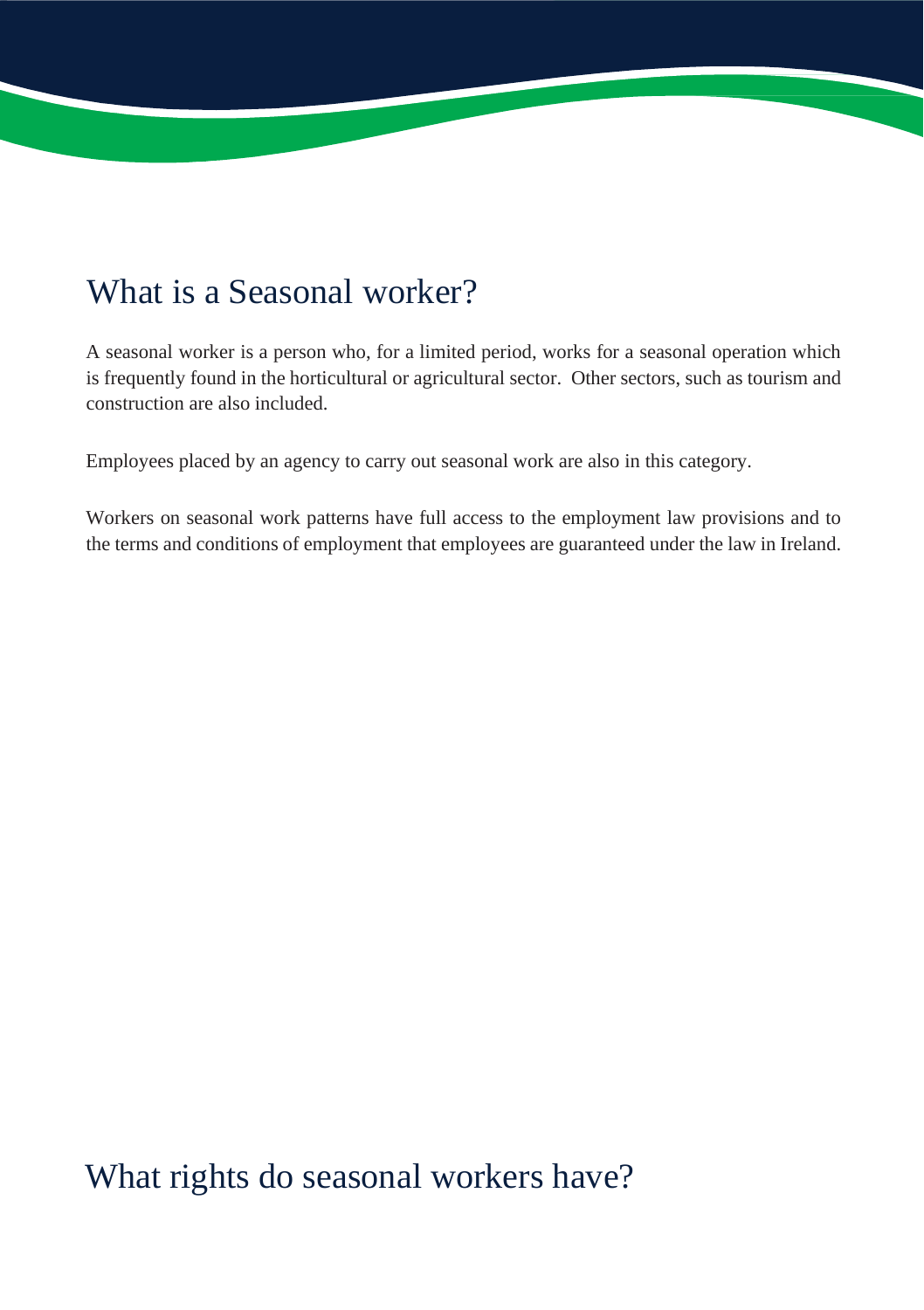Legally employed seasonal workers have the same rights and protections as any other worker under Irish law.

#### In summary, the employment rights of seasonal workers include the following:

- $\Box$  To receive a written statement of terms and conditions of employment or a written contract of employment and a written statement of five core terms within five days of starting work
- $\Box$  To receive a written statement of pay (Payslip)
- $\Box$  To be paid at least the National Minimum Wage
- □ To avail of Annual Leave and Public holidays
- $\Box$  To work on average no more than a 48-hour working week
- $\Box$  To receive a premium for work performed on a Sunday
- $\Box$  To be given breaks/rest periods
- $\Box$  To receive minimum notice before dismissal
- $\Box$  To work in a safe and healthy working environment
- $\Box$  A right to privacy and to pursue personal leisure activities
- To be registered as an employee with Revenue and the Department of Social Protection
- $\Box$  Not to be discriminated against because of gender, family or civil marital status, age, disability, race, sexual orientation, religion or membership of the travelling community
- $\Box$  Not to have personal documents (such as passports, id, drivers licence, etc) retained by employers
- $\Box$  Equal rights for part-time, fixed term and agency workers
- Special protections for young persons in employment
- $\Box$  Maternity entitlements

Breaches of legal rights by employers may occur either by intent or by lack of knowledge of legal obligations. However regardless of how such breaches occur they may involve offences which would leave employers open to prosecution.

#### What is an employee entitled to be paid?

The National Minimum Wage is the legally fixed minimum rate per hour which must be paid to employees and it varies according to the employee's age and experience. This does not restrict employers and employees agreeing a rate in excess of the statutory minimum rate. The current rates (as of 1 January 2022) are as follows: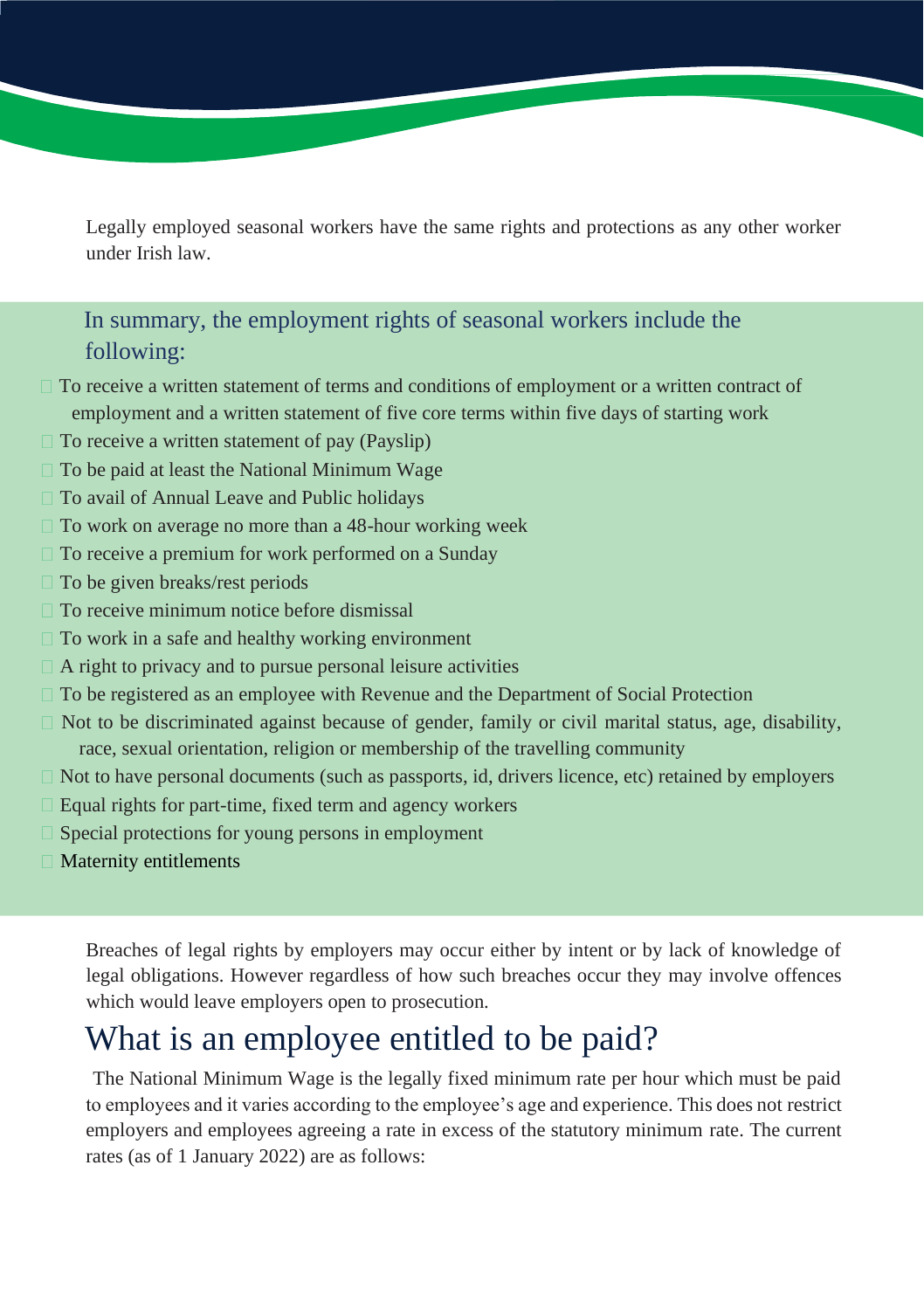| Age                   | Hourly rate | % of National Minimum<br>Wage (NMW) |
|-----------------------|-------------|-------------------------------------|
| Under 18              | €7.35       | <b>70% NMW</b>                      |
| 18 years old          | €8.40       | 80% NMW                             |
| 19 years old          | €9.45       | 90% NMW                             |
| National Minimum Wage | €10.50      |                                     |
|                       |             | $\overline{\phantom{a}}$            |

Dividing the gross pay by the total working hours determines the rate per hour paid to an employee. Gross pay can include the following allowances for board and/or lodgings where provided by an employer to an employee:

 $\Box$  For board only:  $\epsilon$ 0.94 per hour worked

 $□$  Lodgings only: €24.81 per week, or €3.55 per day

## What are the rules relating to working hours?

The maximum average working week for seasonal workers cannot exceed 48 hours. This does not restrict any particular working week to 48 hours. However, when averaged over 4 months the weekly hours worked must not exceed 48 hours.

A premium is payable for hours worked on a Sunday. If this not included in the rate of pay an employer must give one or more of the following for Sunday work: an allowance, a pay increase for the Sunday hours worked or paid time off work.

An employee is entitled to a break of 15 minutes after a  $4\frac{1}{2}$  hour work period and a break of 30 minutes if more than 6 hours are worked, which can include the first 15-minute break. These breaks do not have to be paid and are not part of working time.

## What records must an employer keep?

All employers are required to keep detailed records in relation to all employees. The employer must keep these records for 3 years. Failure to keep these records is an offence and may lead to prosecution: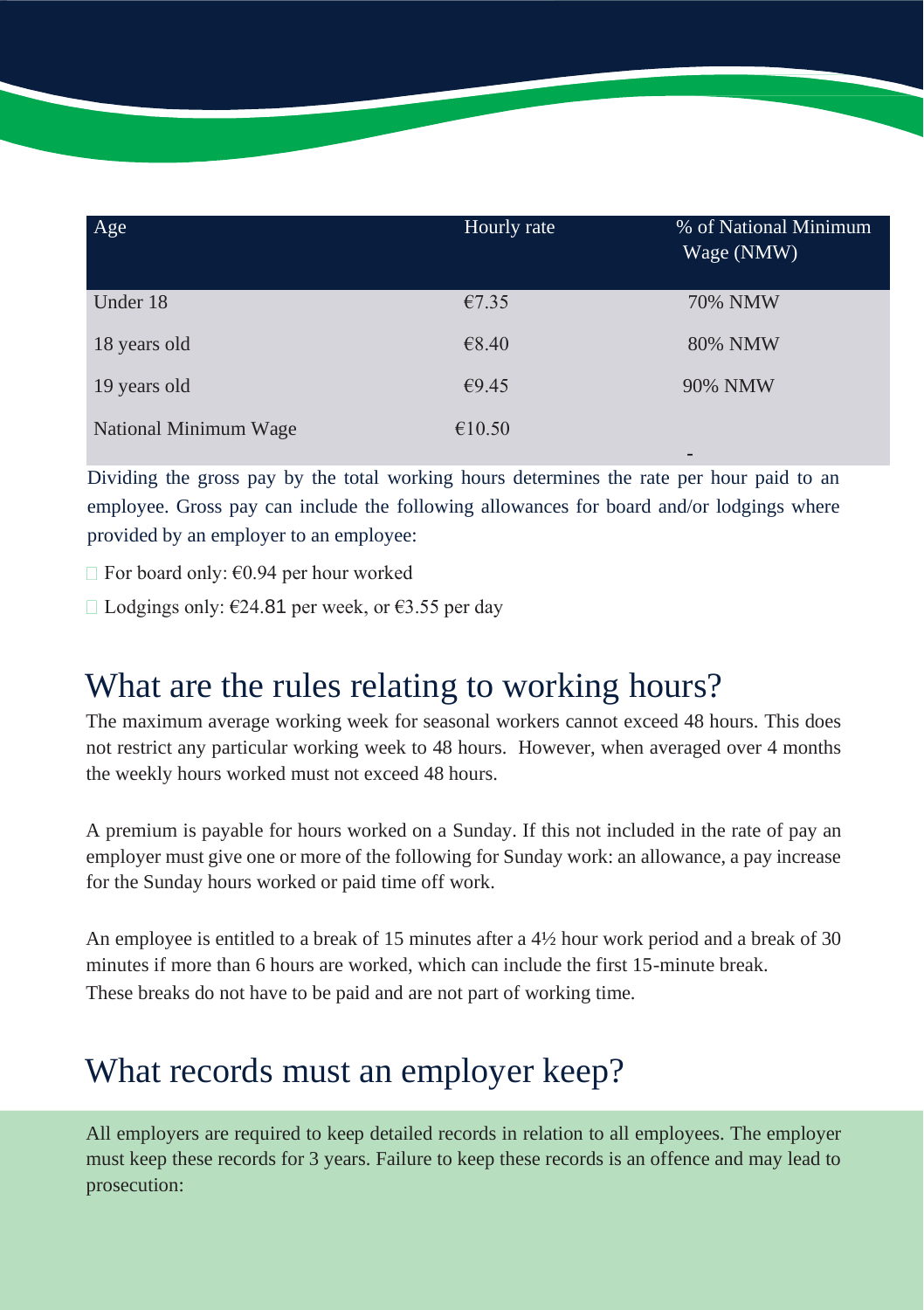- $\Box$  Employer's registration number with the Revenue Commissioners
- Employees names, addresses and PPS numbers
- Dates of commencement / termination of employment
- Written terms of employment/contract and a written statement of five core terms
- Records of annual leave and Public holidays taken
- $\Box$  Hours of work (including start and finish times)
- Payroll details and payslips
- A register of any employees under 18 years of age
- Details of any board and lodgings provided
- Employment permits or evidence of specific immigration permission permitting non-EEA nationals to work

These records may be required in the case of an investigation by an Inspector of the Workplace Relations Commission.

## What else do I need to know if I am coming to work in Ireland

If you are a non-EEA national you may need an Employment Permit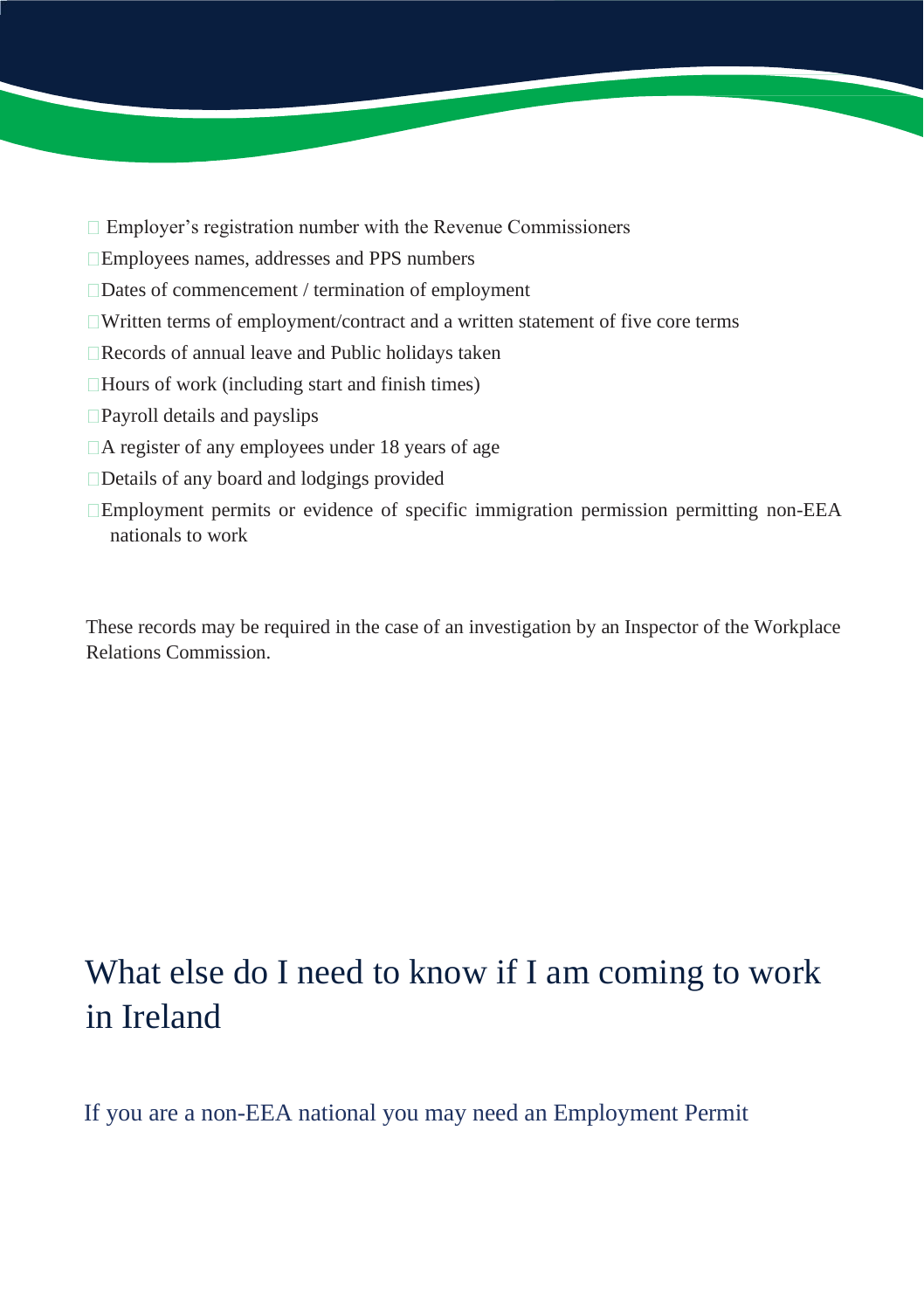A non-EEA national, except in certain specific cases, requires an employment permit to take up employment in Ireland. The EEA (European Economic Area) comprises the Member States of the European Union together with Iceland, Norway and Liechtenstein.

The issuing and administration of Employment Permits on behalf of the State is handled by the Employment Permits Section of the Department of Enterprise, Trade and Employment from its offices at Earlsfort Centre, Lower Hatch Street, Dublin 2, DO2 PWO1.

Further information in relation to Employment Permits (who needs a permit, how to apply, fees, etc.,) is available on the Employment Permits Section of the website of the Department of Enterprise, Trade and Employment.

An employee or an employer must use the on-line portal to make an application for a new Employment Permit, or to renew an existing permit. The online portal may be accessed on https://epos.enterprise.gov.ie

To work in Ireland you need a Personal Public Service Number ( PPSN) and you must be registered for Income Tax with Revenue.

Your PPSN is a unique reference number assigned to you that helps you access social welfare benefits and to give to your employer when you commence work. Information on how to get your PPSN can be found on the gov.ie website gov.ie - Get a Personal Public Service (PPS) Number (www.gov.ie)

Once you have your PPSN you can register with Revenue for tax purposes using this link myAccount (ros.ie)

## **Complaints**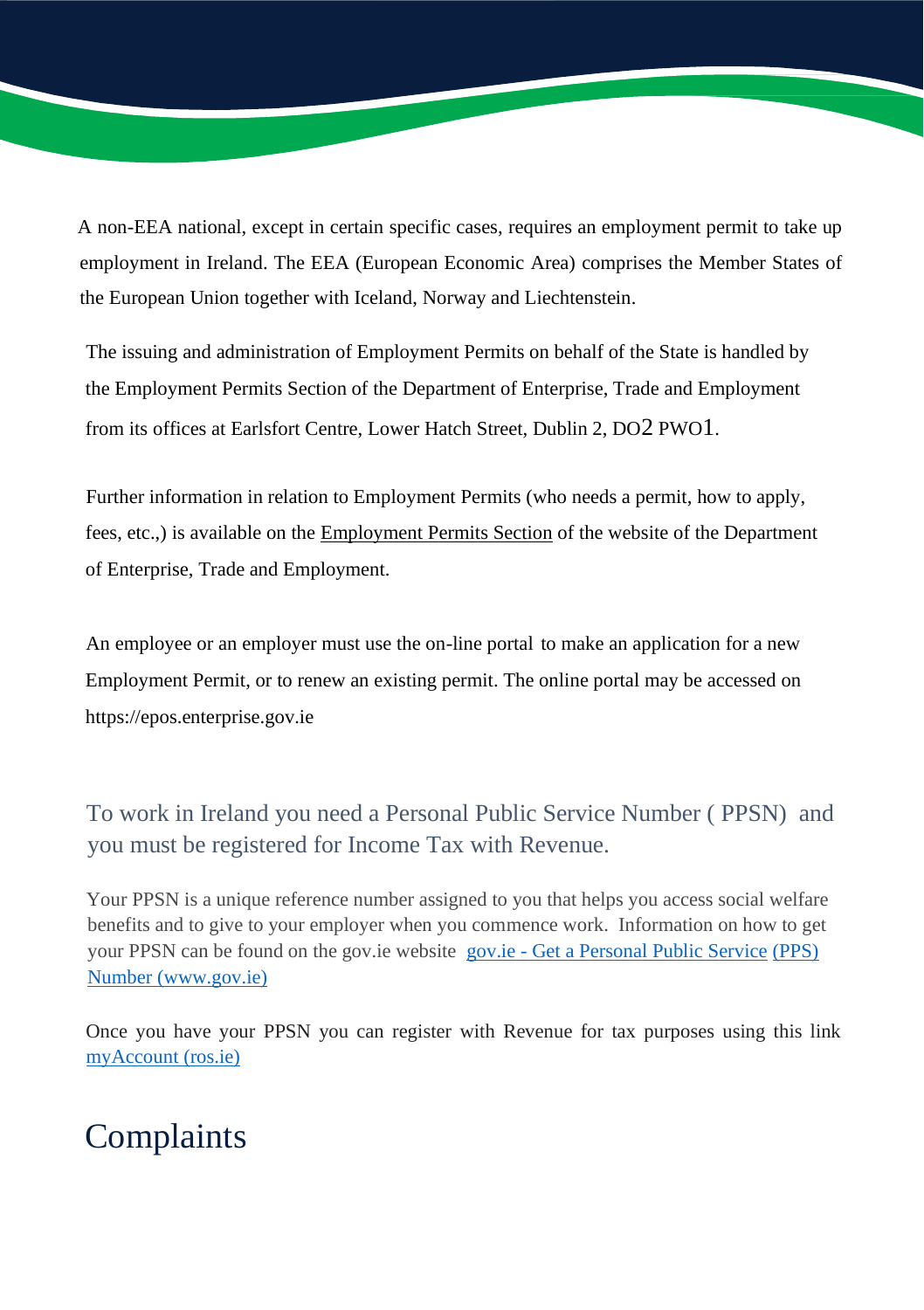Complaints in relation to employment rights and equality should be made to the Workplace Relations Commission. Complaints may result in a hearing by an Adjudicator or an inspection by an inspector of the Workplace Relations Commission (WRC).

Complaints relating to Health & Safety matters in the workplace should be made to the Health and Safety Authority.

#### FAQs What if there is uncertainty over whether a person is an employee or not?

The question as to whether a person is an employee or not is generally established by reference to the provisions of existing employment legislation and established contract law. The use of designations such as Au Pair or other descriptions of arrangements between consenting parties do not in themselves mean an employment contract does not exist. A person performing a duty for another person in exchange for a payment would strongly suggests the existence of a contractual relationship.

If there is a question as to whether the person is an employee or self-employed, guidance is available in the Code of Practice for Determining Employment or Self-Employment Status of Individuals.

#### If I pay my employee  $\epsilon$ 150 per week, how many hours can they work?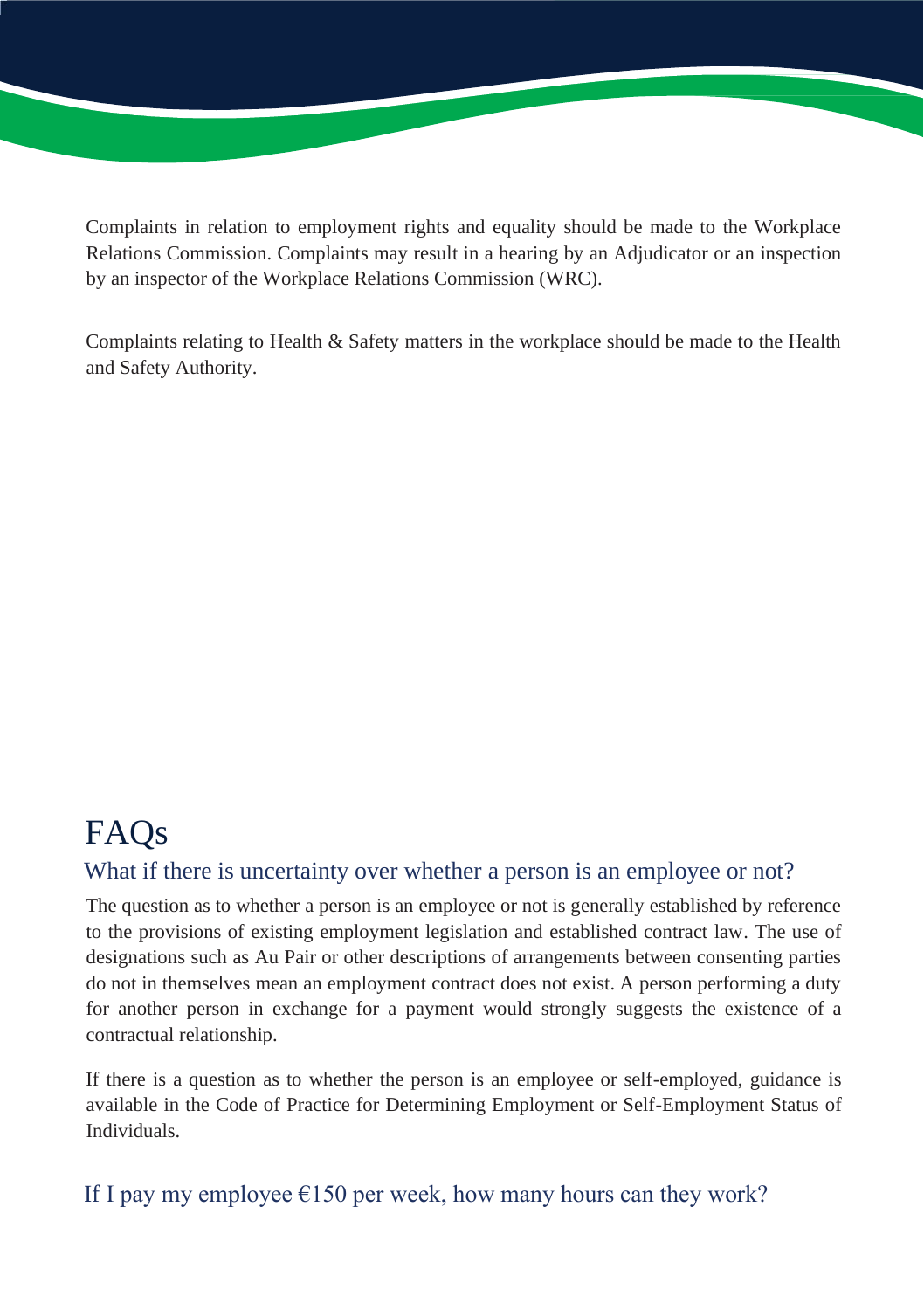To calculate the maximum hours an employee can legally work at the statutory minimum rate and remain in compliance with the National Minimum Wage Act, the gross wage plus the appropriate allowance for board and/or lodgings should be divided by the appropriate National Minimum Wage rate for the employee. Keeping records of hours worked is a legal obligation on employers.

Working in excess of the hours outlined in the table would be a breach of the National Minimum Wage Act:

| Age                   | Live out $\&$ no meals |
|-----------------------|------------------------|
| Under 18              | $20.4$ hours           |
| 18 years old          | $17.85$ hours          |
| 19 years old          | $15.87$ hours          |
| National Minimum Wage | $14.28$ hours          |

This table only deals with permitted working hours at the appropriate minimum rates; this does not restrict employers and employees agreeing a rate of pay in excess of the statutory minimum rate.

#### I would like to talk to someone about my situation but don't want my employer to know?

Inspectors of the Workplace Relations Commission (WRC) will discuss any complaints from seasonal workers on a confidential and if necessary anonymous basis. Any actions which would require the employee to identify themselves to their employer would only take place with the employee's consent. Employees may contact the WRC at 0818 80 80 90 or email inspection@workplacerelations.ie

#### Other useful contacts may include:

Citizens' Information, which has offices nationwide, provides information on public services and entitlements and can be contacted by telephone on 0818 07 4000 (Monday to Friday, 9am to 8pm) or at www.citizensinformation.ie

Migrant workers organisations such as the Migrant Rights Centre of Ireland (083 0755 387 or info@mrci.ie) who may be able to provide information and assistance.

## Contact details/more information